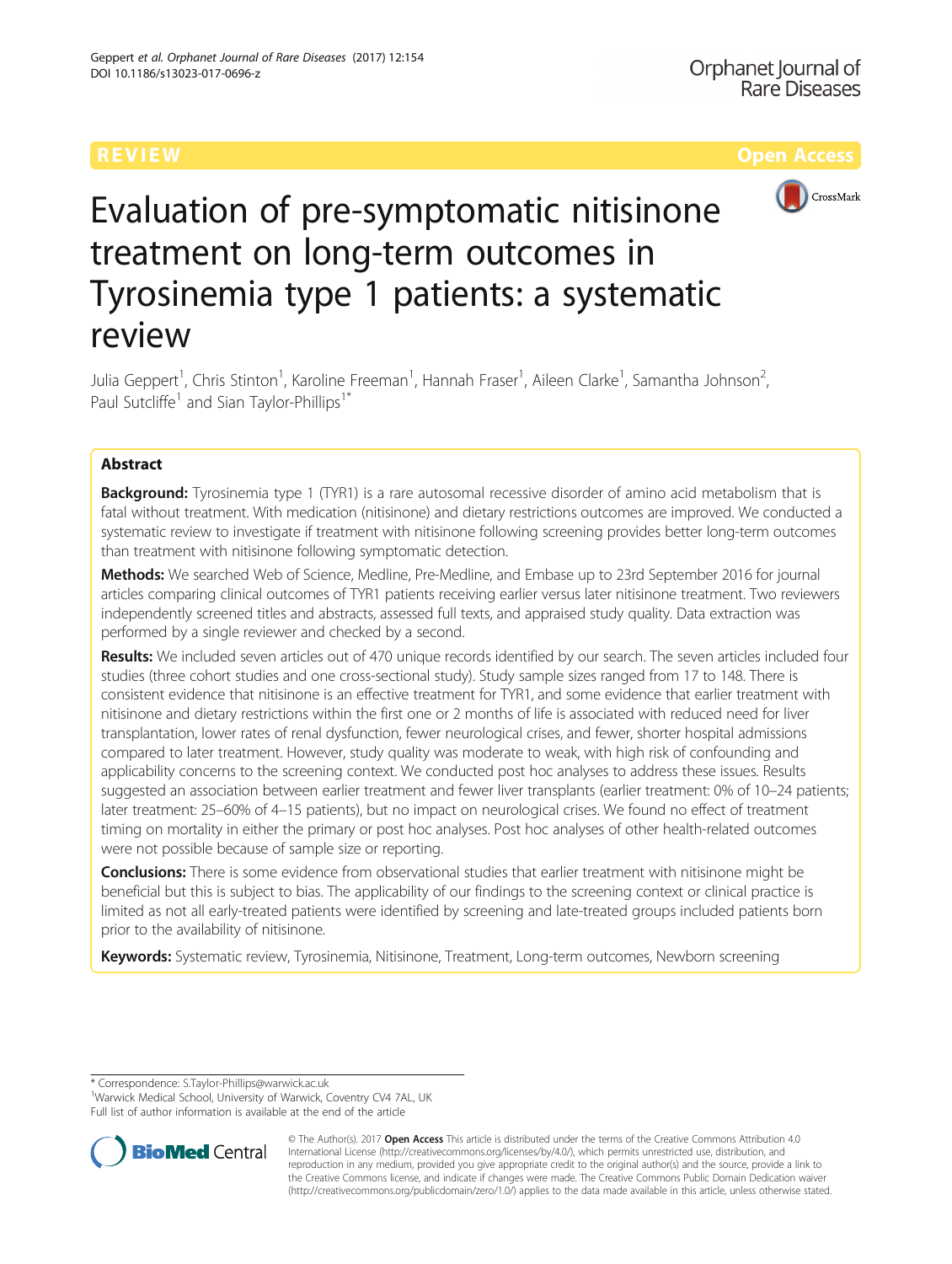# Background

Tyrosinemia type 1 (TYR1, OMIM 276700) is a rare autosomal recessive disorder of amino acid metabolism that is caused by a defect in the final enzyme of the pathway of tyrosine degradation, namely fumarylacetoacetate hydrolase (FAH) [\[1\]](#page-12-0). About one person in 100,000 is affected with TYR1 globally, but incidence is more common in some regions, notably in Québec [[2](#page-12-0)]. Ninety-five mutations have been described so far in TYR1 with different geographical and ethnic distributions [[3\]](#page-12-0). Deficiency of FAH causes an accumulation of tyrosine and toxic metabolites succinylacetone (SUAC), maleylacetoacetate and fumarylacetoacetate [\[4](#page-12-0)]. TYR1 mainly affects the liver, kidneys and peripheral nerves [[1](#page-12-0)]. Two extreme clinical phenotypes have been described: an "acute" form with symptoms starting during the first few months of life and early severe liver failure, and a "chronic" form resulting in more gradual liver disease and increased risk for hepatocellular carcinoma [[2](#page-12-0)]. Clinical presentations can be variable, even in cases with the same underlying mutation [[5](#page-12-0)]. The age at onset of symptoms broadly correlates with severity [\[6\]](#page-12-0). Without treatment, death from liver failure and recurrent bleeding, neurological crisis or hepatocellular carcinoma frequently occurs before the age of 10 years [\[7\]](#page-12-0).

Until the early 1990s, the only strategies available to manage the symptoms of TYR1 were protein-restricted diets (usually low in phenylalanine, methionine and tyrosine) and liver transplantation. The efficacy of these strategies is variable. For example, 1-year survival rates of 51% have been reported for children placed on a restricted diet before 6 months of age [\[7](#page-12-0)], and 90% for those undergoing liver transplantation [\[8](#page-12-0)]. In 1992, an alternative treatment, nitisinone, was introduced [\[9](#page-12-0)]. Nitisinone inhibits 4-hydroxyphenylpyruvate dioxygenase, an enzyme that is upstream of FAH in the tyrosine degradation pathway, and reduces the formation of toxic metabolites. Studies have suggested that the treatment can have dramatic benefits, including normalisation of renal dysfunction, control of liver failure in up to 90% individuals, the reduction or even elimination of neurological crises, and survival into adulthood [\[10](#page-12-0)–[13\]](#page-12-0).

An apparent benefit of earlier versus later treatment has been reported in a number of cohort studies (i.e. from Québec [[10](#page-12-0)] and the UK [[14](#page-12-0)]). To justify the introduction of newborn blood spot (NBS) screening programmes for TYR1, there should be evidence that, next to a simple, safe, precise and validated screening test, treatment at a pre-symptomatic phase leads to better outcomes for the screened individual compared to treatment initiation following symptomatic detection. We have recently published a linked review regarding the current state of evidence relating to the test accuracy of newborn screening for TYR1 using SUAC as primary marker that highlights important limitations in the literature [\[15](#page-12-0)]. To date, no

study has synthesized and quality appraised all of the available evidence regarding early and late treatment of TYR1 with nitisinone. Therefore, the aim of this review was to compare the outcomes of TYR1 patients with early (pre-symptomatic) nitisinone treatment to later (following symptomatic detection) nitisinone treatment in a systematic review to assess the question of early treatment benefit from a screening perspective.

# **Methods**

The protocol is registered at the PROSPERO International Prospective Register of Systematic Reviews (CRD42015026912).

# Search strategy

Systematic literature searches were undertaken in Web of Science (Core Collection), Medline (Ovid), Medline In-Process & Other Non-Indexed Citations (Ovid), and Embase (Ovid). We searched for terms relating to tyrosinemia and nitisinone (the full electronic search strategy can be found in Additional file [1\)](#page-11-0). We also examined the reference lists of included studies and of previous reviews. Individuals and organisations were contacted for studies that were not in the public domain. The search was conducted on 14th September 2015 and updated on 23rd September 2016. No date limits were applied for the original search.

### Eligibility

English language journal articles which investigated people who have TYR1 comparing early (following screening) versus late (following presentation with symptoms) nitisinone treatment were included. Diagnosis of TYR1 in the early treated patients was following universal newborn screening, cascade testing or incidental detection during newborn screening for phenylketonuria (PKU). All outcomes of the treatment were recorded. Exclusion criteria were non-human studies, papers not available in English language, and letters, editorials and communications, grey literature or conference abstracts.

### Study selection and data extraction

Screening of titles and abstracts and full text assessment was conducted independently by two reviewers. Data extraction was performed by a single reviewer, and all data extraction forms were checked by a second reviewer. Disagreements at each stage were resolved by consensus, with the involvement of third reviewer when required.

# Quality appraisal

Quality appraisal was undertaken independently by two reviewers using the Effective Public Health Practice Project (EPHPP) quality assessment tool for quantitative studies [\[16](#page-12-0)] (see Additional file [1\)](#page-11-0). The tool covers six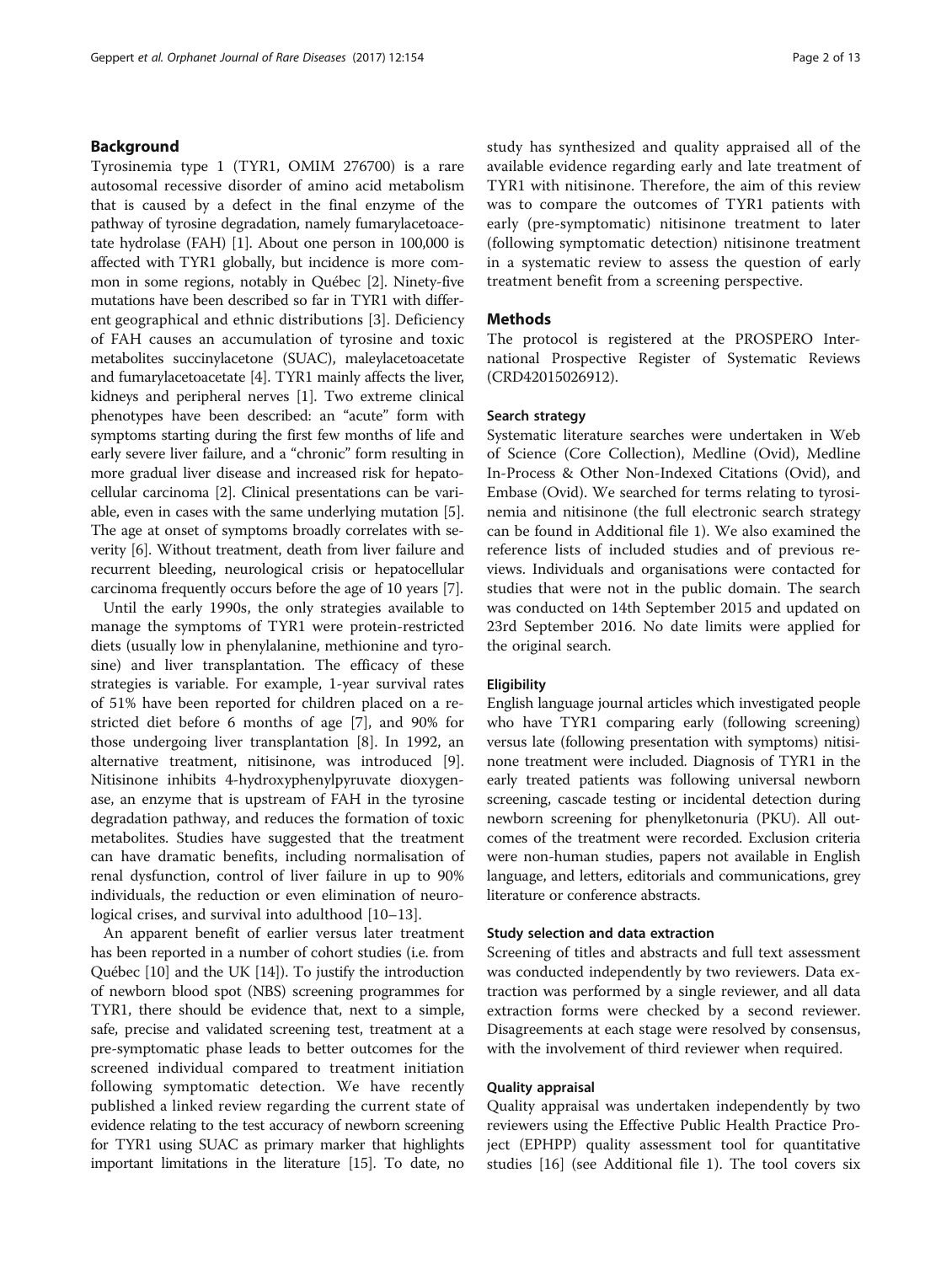domains: selection bias, study design, confounders, blinding, data collection methods, withdrawals & dropouts. Each domain is rated as weak, moderate, and strong quality. A global score is determined on the basis of these ratings: weak (two or more weak domains), moderate (one weak domain), strong (no weak domains). Disagreements were resolved by consensus, with the involvement of third reviewer when required.

# Data summary and synthesis

A narrative synthesis of study characteristics and outcomes in terms of mortality, liver disease and transplantation, renal dysfunction and rickets, hospital admissions and neurocognitive outcomes is provided for all included studies.

To address concerns about the applicability of included studies to the screening perspective as well as possible confounding factors, three post-hoc comparisons were explored. The aim was to a) summarise the findings which are most applicable to the question of the benefit of screening using comparison 1 below (excluding patients who did not receive nitisinone immediately after diagnosis), and b) to summarise comparisons corrected for the bias of systematic variation in disease severity by excluding cases in comparisons 2 and 3 below. The following three post hoc analyses considered different subsets of the available individual patient data of the included studies:

- 1) Nitisinone treatment immediately following diagnosis in screen-detected versus symptomatically presenting cases. This is the comparison of most interest when considering what the benefits of implementing screening may be, but may be biased in favour of screening if screening detects milder spectrum of disease.
- 2) Nitisinone treatment immediately following diagnosis in early (<2 months) symptomatically presenting versus late  $(\geq 2 \text{ months})$  symptomatically presenting cases. Whilst less applicable to the screening question, this comparison is not biased in favour of early detection as the spectrum of disease in early presenting cases will be the same or more severe.
- 3) Direct (<1 month) nitisinone initiation versus delayed nitisinone initiation (within a time frame most TYR1 patients present symptomatically; 1–12 months) following screen detection. Whilst also less applicable to the screening question, this comparison is not biased in favour of early detection as the test detects the same spectrum of disease.

In the post hoc analyses, proportions between two groups were compared using the chi-square test; in cases

of expected values smaller than five, a Fisher exact test was used.

# Results

# Searching, sifting, and sorting

Our electronic searches identified 470 unique records of which 50 full text articles were assessed (Fig. [1](#page-3-0)). Of these, 43 articles were excluded using the pre-defined inclusion/ exclusion criteria (see Additional file [1](#page-11-0) for excluded studies with reason). The remaining seven articles (reporting data from four studies) met the inclusion criteria and were included in the narrative synthesis.

# Characteristics of included studies

The main characteristics of studies included are summarised in Table [1](#page-4-0). Three cohort studies (Birmingham study [\[12](#page-12-0), [14, 17](#page-12-0)], Québec study [[10, 11](#page-12-0)] and one international cohort [\[18](#page-12-0)]) and one cross-sectional study [[19](#page-12-0)] published in seven papers reported on clinical outcomes in early versus late nitisinone-treated TYR1 patients. Data were collected retrospectively in the international cohort [[18\]](#page-12-0), in two papers from the Birmingham study [[12, 14\]](#page-12-0), and in one paper from the Québec study [\[11](#page-12-0)]. Data were collected prospectively in one paper from the Birmingham study [\[17](#page-12-0)], while both prospective and retrospective data were collected in the other paper from the Québec study [[10\]](#page-12-0) and the cross-sectional study [[19\]](#page-12-0). The number of TYR1 patients included in the analyses ranged from 17 from a single centre in the UK [[14](#page-12-0)] to 148 from 21 centres in Europe, Turkey and Israel [[18\]](#page-12-0). There was a high overlap in included TYR1 cases between the two published papers from the Québec study [[10, 11\]](#page-12-0) with 78 of 95 patients (82%) included in both. TYR1 cases included in the three papers of the Birmingham (UK)-based study [\[12, 14, 17\]](#page-12-0) overlapped widely. The TYR1 cases from Birmingham were possibly also included (at least in part) in the international cohort study [[18\]](#page-12-0) and in the multicentre, cross-sectional study [[19\]](#page-12-0). Definition of 'early' and 'late' nitisinone treatment varied between the studies: in the Québec study, all early-treated patients were detected by universal newborn screening and nitisinone treatment was started before 30 days [[10\]](#page-12-0) or 4 weeks of age [\[11](#page-12-0)]. In the Birmingham (UK)-based study, the early treatment group mainly consisted of patients identified by cascade testing or coincidentally during routine PKU screening, with nitisinone treatment initiated before 2 months (10/11 screen-detected, one presenting with symptoms at the age of 1 month) [\[17](#page-12-0)], before 52 days (all screen-detected) [[14](#page-12-0)] and before 2 weeks of age (all screen-detected) [\[12\]](#page-12-0), respectively. The international cohort by Mayorandan et al. defined early treatment as nitisinone started before 1 month of age, but it was unclear if all patients were identified pre-symptomatically by screening [[18\]](#page-12-0). In the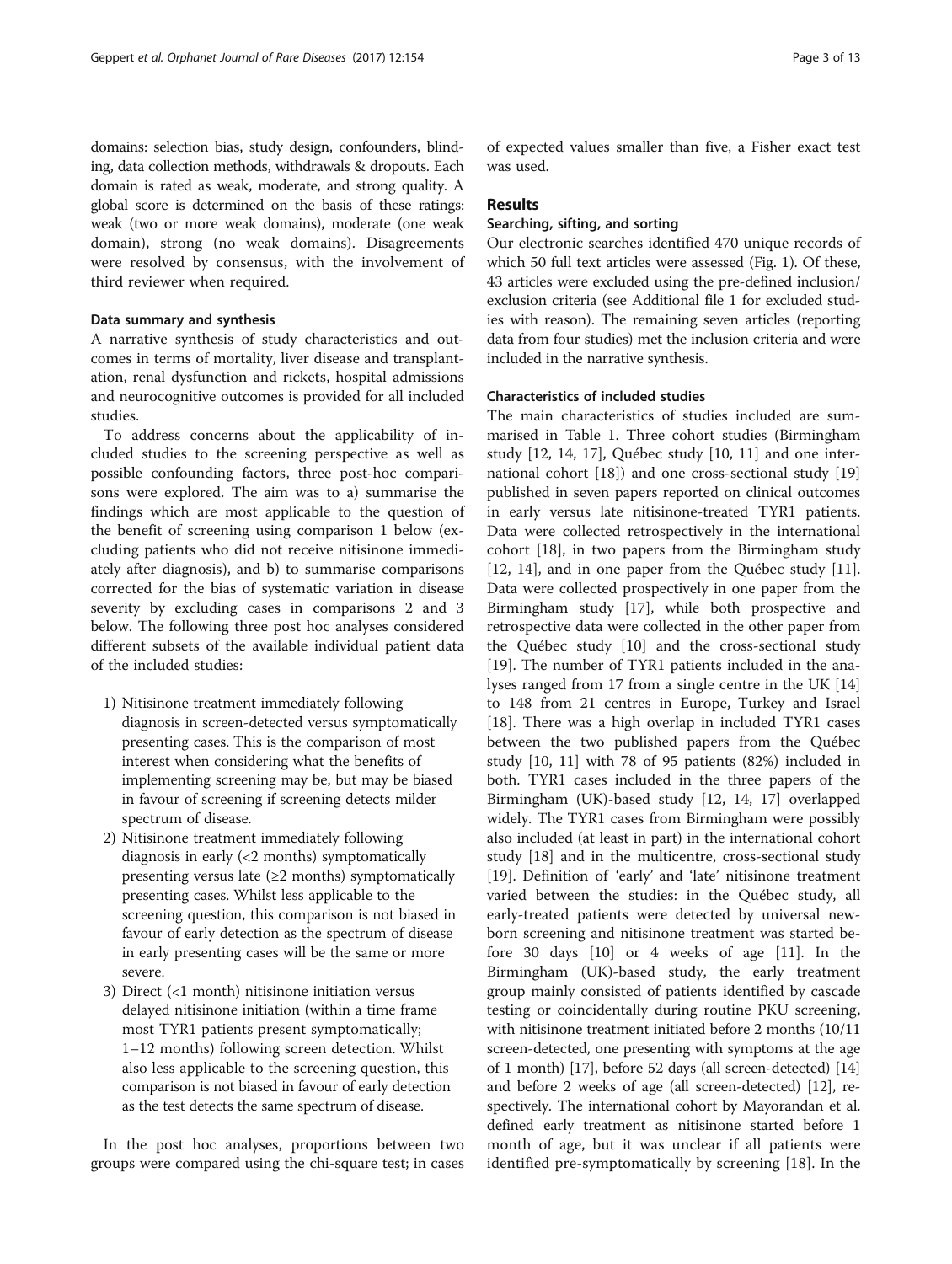<span id="page-3-0"></span>

multicentre, cross-sectional study by van Ginkel et al., the early treatment group consisted of pre-symptomatically diagnosed patients (cascade testing or routine PKU screening) with nitisinone started before 2 months of age [[19](#page-12-0)]. Comparisons were made with TYR1 patients with 'late' nitisinone treatment initiation after 4 weeks or 30 days of age in the Québec study (21 of 26 patients were screen-detected but born prior nitisinone availability) [[10](#page-12-0), [11\]](#page-12-0). In the Birmingham study and the multicentre cross-sectional study, 'late' nitisinone treatment groups consisted of clinically presenting patients with nitisinone treatment started at 2–6 months or >6 months [\[17, 19\]](#page-12-0), or between 1.5 and 17 months of age [\[14](#page-12-0)], whereas Santra et al. divided the symptomatically presenting cases by phenotype of liver disease at presentation (acute liver failure: nitisinone started between 1 month and 2 years; chronic liver disease: nitisinone started between 2 months and 9 years) [[12](#page-12-0)]. Follow-up time in the cohort studies was on average 6.2 years and 13.6 years in the early and late intervention groups, respectively, in the analysis of the Québec cohort by Simoncelli et al. [[11](#page-12-0)], and between five and

11 years in the early treatment group and between two and 19 years in the late treatment group in the analysis of the Québec cohort by Larochelle et al. [\[10\]](#page-12-0) (data estimated by reviewers from bar chart only). Duration of follow-up was between one and 10 years in one part of the Birmingham study [[12](#page-12-0)], between three and 19 years in surviving patients in another part of the Birmingham study [\[14\]](#page-12-0), on average 9.1 years (standard deviation 6.3 years) in the international cohort [\[18\]](#page-12-0) and not reported in a third paper of the Birmingham study [\[17\]](#page-12-0).

# Quality appraisal

Using the EPHPP quality assessment tool for quantitative studies [\[16](#page-12-0)], the overall methodological quality was judged as moderate (one weak rating) in the Québec study [\[10, 11](#page-12-0)], moderate to weak (one and three weak ratings, respectively) in the Birmingham study [[12](#page-12-0), [14, 17](#page-12-0)], and weak (three weak ratings each) in the international cohort [\[18\]](#page-12-0) and the cross-sectional study [\[19\]](#page-12-0) (see Table [2](#page-6-0)). There was high risk of selection bias in the cross-sectional study [\[19](#page-12-0)], the international cohort [\[18\]](#page-12-0) and in one paper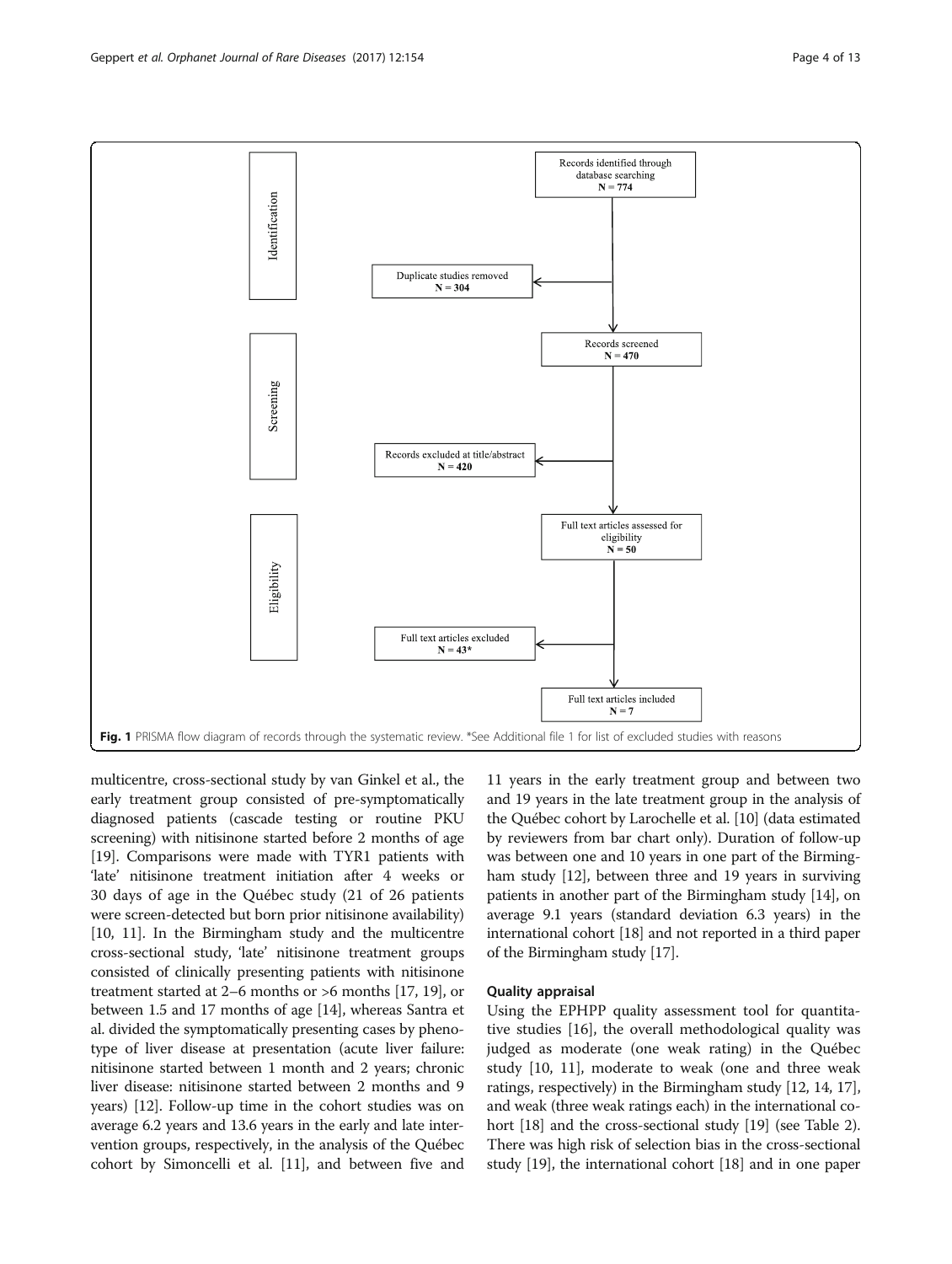<span id="page-4-0"></span>Table 1 Characteristics of included studies

| Study                                                          | Study design                                                                                                                                                                                                                                                                                                                                                                 | Participants                                                                                                                                                                                                                                                                                                                                                                                                                             | Treatment                                                                                                                                                                                                                                                                                                                                                                                                                                                                                                                                                                                                           |
|----------------------------------------------------------------|------------------------------------------------------------------------------------------------------------------------------------------------------------------------------------------------------------------------------------------------------------------------------------------------------------------------------------------------------------------------------|------------------------------------------------------------------------------------------------------------------------------------------------------------------------------------------------------------------------------------------------------------------------------------------------------------------------------------------------------------------------------------------------------------------------------------------|---------------------------------------------------------------------------------------------------------------------------------------------------------------------------------------------------------------------------------------------------------------------------------------------------------------------------------------------------------------------------------------------------------------------------------------------------------------------------------------------------------------------------------------------------------------------------------------------------------------------|
| Birmingham cohort                                              |                                                                                                                                                                                                                                                                                                                                                                              |                                                                                                                                                                                                                                                                                                                                                                                                                                          |                                                                                                                                                                                                                                                                                                                                                                                                                                                                                                                                                                                                                     |
| Bartlett 2014 [17]                                             | Prospective cohort<br>Follow-up time NR<br>Study setting: Birmingham<br>Children's Hospital, UK<br>Number of centres: 1                                                                                                                                                                                                                                                      | $N = 38$<br>TYR1 patients treated between 1989<br>and 2009.<br>Pre-NTBC: $n = 7$<br>Post-NTBC: $n = 31$<br>Age at presentation:<br><2 months: $n = 11$<br>(6 detected by cascade testing,<br>4 incidental detection by routine<br>PKU screening,<br>1 symptomatic presentation)<br>2–6 months: $n = 11$<br>$>6$ months: $n = 9$                                                                                                          | Pre-NTBC: Diet<br>Post-NTBC: NTBC and diet.<br>NTBC: Initial dose of 1 mg/kg<br>(0.6 mg/kg before 1995);<br>dose adjusted to clinical and<br>biochemical response (including plasma<br>and urinary SUAC) and plasma levels<br>thereafter (target 50 µmol/l).<br>Diet NR                                                                                                                                                                                                                                                                                                                                             |
| McKiernan 2015 [14]                                            | Retrospective cohort<br>(sibling-controlled)<br>Age at last follow-up<br>Pre-clinically diagnosed:<br>$3-12.5$ years<br>Clinically diagnosed: 10-19 years<br>or death at 1.5 and 7 months,<br>respectively<br>Study setting: Birmingham<br>Children's Hospital, UK<br>Number of centres: 1                                                                                   | $N = 17$<br>TYR1 patients treated pre-symptomatically<br>with NTBC following selective newborn<br>screening and their clinically presenting<br>siblings.<br>Pre-clinically diagnosed: $n = 12$<br>NTBC start: median 4 (range 2-52) days.<br>Clinically diagnosed siblings: $n = 5$<br>Age at presentation:<br>Median 4 (range 1.5-17) months.                                                                                           | NTBC and diet<br>NTBC: 1 mg/kg/day;<br>NTBC titrated according to body weight<br>until 10 kg, after which adjusted<br>according to blood NTBC<br>concentrations (3 monthly assessments).<br>Diet: Fat soluble vitamin<br>supplementation for at least 3 months.<br>Tyr and Phe restriction.<br>Breast feeding combined with Tyr and<br>Phe free protein substitute.<br>For formula fed infants, Tyr and Phe free<br>protein substitute with natural protein<br>requirements supplied as conventional<br>formula.<br>Dietary treatment titrated according to<br>blood Phe and Tyr levels<br>(3 monthly assessments). |
| Santra 2008 [12]                                               | Retrospective cohort<br>Follow-up: 1-10 years.<br>Study setting: Birmingham<br>Children's Hospital, UK<br>Number of centres: 1                                                                                                                                                                                                                                               | $N = 21$<br>TYR1 patients treated with NTBC for<br>at least 12 months.<br>Phenotype of liver disease at presentation:<br>Acute liver failure: $n = 9$<br>Age at presentation: Median 17 weeks<br>(range 1 month to 2 years).<br>Chronic liver disease: $n = 7$<br>Age at presentation: Median 60 weeks<br>(range 2 months to 9 years).<br>Pre-clinically: $n = 5$<br>Age at presentation: Median $<$ 1 week<br>(range $<$ 1 to 2 weeks). | NTBC and diet<br>NTBC: Standard protocol using<br>nitisinone dosing of 0.6 mg/kg before<br>1995 and 1 mg/kg since 1995, the dose<br>thereafter adjusted according to<br>response.<br>Diet: Normocaloric Tyr- and Phe-<br>restricted diet, fat-soluble vitamins in<br>the presence of liver dysfunction and<br>phosphate supplements during<br>hypophosphataemia.                                                                                                                                                                                                                                                    |
| Québec cohort                                                  |                                                                                                                                                                                                                                                                                                                                                                              |                                                                                                                                                                                                                                                                                                                                                                                                                                          |                                                                                                                                                                                                                                                                                                                                                                                                                                                                                                                                                                                                                     |
| Larochelle 2012 [10]                                           | Cohort<br>(Before 1994 retrospective,<br>thereafter prospective data<br>collection)<br>Age at last follow-up (2009,<br>death or OLT)<br>No NTBC: OLT/death at<br>$0.5-10$ years;<br>>30 days: 9-19 years or<br>OLT/death at 2-8 years;<br>$\leq$ 30 days: 5-11 years<br>(estimated by reviewers from<br>bar chart)<br>Study setting: Québec, Canada<br>Number of centres: NR | $N = 78$<br>TYR1 patients born 1984-2004.<br>No NTBC: $n = 28$<br>(777 patient months)<br>NTBC introduced<br>$\leq$ 30 days: $n = 24$<br>(all detected by routine TYR1 screening)<br>(2593 patient months).<br>>30 days: $n = 26$<br>(21/26 detected by routine TYR1<br>screening)<br>(535 patient months pre-NTBC;<br>3138 patient months with NTBC).                                                                                   | No NTBC: Diet (see below)<br>Early- and Late-NTBC: NTBC and diet<br>NTBC: Initially fixed at 0.6 or 1.0 mg/kg<br>daily in 2 daily oral doses.<br>For the first 2 years of the study:<br>recrystallized preparation of NTBC.<br>Thereafter: commercially-produced<br>nitisinone.<br>After 1999: NTBC dose titrated in order<br>to minimise urine SUAC levels.<br>Diet: Dietary restriction of Phe and Tyr<br>aiming to maintain plasma Tyr at<br>200-400 µmol/L.                                                                                                                                                     |
| Simoncelli 2015 [11]<br>(supersedes Larochelle<br>et al. [10]) | Retrospective cohort<br>Follow-up until death or<br>1 January 2009;                                                                                                                                                                                                                                                                                                          | $N = 95$<br>TYR1 patients treated between 1984<br>and 2008.<br>No NTBC: $n = 28$                                                                                                                                                                                                                                                                                                                                                         | No NTBC: Diet and "curative" OLT.<br>Early- and Late-NTBC: NTBC and diet.<br>(NR, possibly as in Larochelle et al. [7])                                                                                                                                                                                                                                                                                                                                                                                                                                                                                             |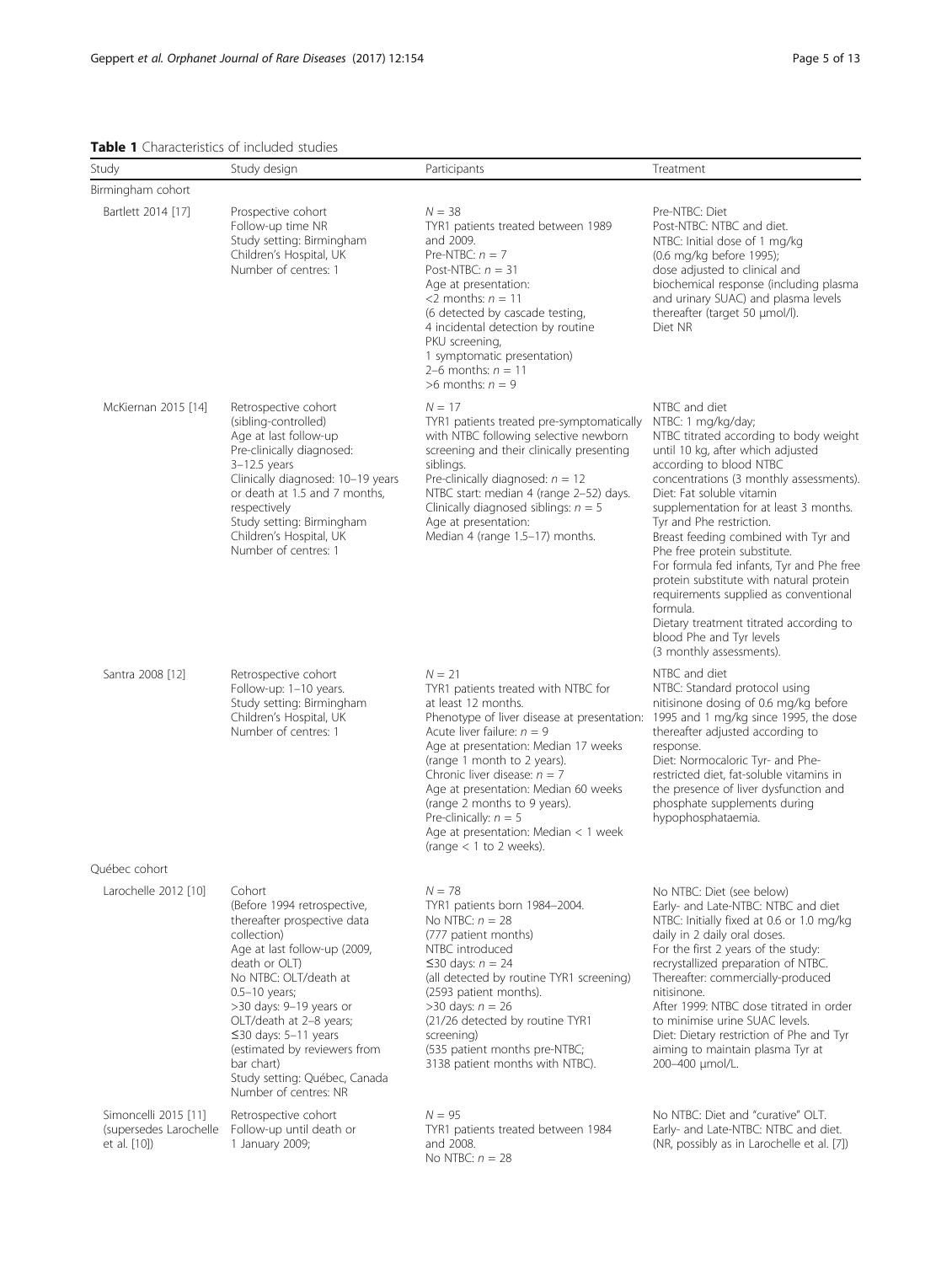#### Table 1 Characteristics of included studies (Continued)

|                       | Age at study end date<br>(1 January 2009)<br>No NTBC: IQR 16.3-21.7 years<br>NTBC ≥4 weeks: IQR 12.6-15.0 years<br>NTBC <4 weeks: IQR 3.4-8.5 years<br>( $p < 0.001$ , Kruskal-Wallis test)<br>Study setting: Québec, Canada<br>Number of centres: 5 | NTBC introduced<br><4 weeks: $n = 41$<br>Median 13 days (IQR 11-16 days)<br>(all detected by routine TYR1 screening).<br>$≥4$ weeks: $n = 26$<br>Median 1.0 years (IQR 0.4-2.2 years)<br>(21/26 detected by routine TYR1<br>screening)                                                                                                                                                                              |                                                                                                                                                                                                                                                                                                                                                                                                                                                                                                                                                                                                                                 |
|-----------------------|------------------------------------------------------------------------------------------------------------------------------------------------------------------------------------------------------------------------------------------------------|---------------------------------------------------------------------------------------------------------------------------------------------------------------------------------------------------------------------------------------------------------------------------------------------------------------------------------------------------------------------------------------------------------------------|---------------------------------------------------------------------------------------------------------------------------------------------------------------------------------------------------------------------------------------------------------------------------------------------------------------------------------------------------------------------------------------------------------------------------------------------------------------------------------------------------------------------------------------------------------------------------------------------------------------------------------|
| International studies |                                                                                                                                                                                                                                                      |                                                                                                                                                                                                                                                                                                                                                                                                                     |                                                                                                                                                                                                                                                                                                                                                                                                                                                                                                                                                                                                                                 |
| Mayorandan 2014 [18]  | Retrospective cohort<br>(Retrospective data collected<br>via questionnaire)<br>Average follow-up time: 9.1<br>$(SD 6.3)$ years.<br>Study setting: Europe, Turkey<br>and Israel.<br>Number of centres: 21                                             | $N = 168$ included in study.<br>TYR1 patients with questionnaire data.<br>No NTBC: $n = 10$<br>NTBC: $n = 154$ (1157 patient years)<br>No data on treatment: $n = 4$<br>$N = 148$ NTBC-treated patients included<br>in analysis:<br>NTBC start:<br><1 month: $n = 37$<br>(unclear if detected following screening<br>or symptomatically)<br>1–6 months: $n = 45$<br>7–12 months: $n = 20$<br>$>12$ months: $n = 46$ | Varying NTBC and diet treatment<br>strategies between different centres.<br>NTBC $(n = 154)$ :<br>Initial NTBC dosage:<br>Mean 1.7 mg/kg/day (SD 0.5,<br>range $0.2-5$ )<br>Current maintenance therapy:<br>Mean 1.0 mg/kg/day (SD 0.3,<br>range $0.3-2$ )<br>1-3 doses per day, on average 2 doses<br>per day.<br>Diet: All patients received dietary<br>treatment in addition to NTBC.<br>Natural protein restriction or Phe and<br>Tyr calculation in 38%, natural protein<br>restriction or Tyr intake calculation in<br>19%, natural protein restriction only in<br>19%, and Tyr and Phe calculation in<br>24% of centres. |
| Van Ginkel 2016 [19]  | Cross-sectional<br>(retrospective and prospective<br>data collection)<br>Study setting: Netherlands,<br>Belgium, UK<br>Number of centres: NR<br>(multicentre)                                                                                        | $N = 38$ included in study<br>19 TYR1 patients and 19 age- and<br>gender matched healthy controls.<br>Included in subgroup analysis:<br>$N = 17-19$ TYR1 patients<br>Age at diagnosis<br><2 months (pre-symptomatically):<br>$n = 8 - 10$<br>(detected by cascade testing or as<br>coincidence in routine PKU screening)<br>2–6 months: $n = 6$<br>$>6$ months: $n = 3$                                             | NTBC and diet<br>Varying NTBC and diet treatment<br>strategies between different centres.<br>Diet: Phe and Tyr restricted.<br>Natural protein restriction.<br>Supplementation of all non-Phe and<br>non-Tyr amino acids provided with one<br>of the available amino acid mixtures<br>that contain neither Phe nor Tyr.                                                                                                                                                                                                                                                                                                          |

IQR interquartile range, NR not reported, NTBC 2-(2-nitro-4-trifluoromethylbenzoyl)-1,3-cyclohexanedione, nitisinone, OLT, orthotopic liver transplantation, Phe phenylalanine, PKU phenylketonuria, SD standard deviation, SUAC succinylacetone, Tyr tyrosine, TYR1 Tyrosinemia type 1

from the Birmingham study [\[14\]](#page-12-0). Dose of nitisinone and dietary treatment varied within the multicentre studies [[18](#page-12-0), [19](#page-12-0)] and between the studies. All four studies had a high potential of confounding as important factors (i.e. pre-existing health problems, presenting form of TYR1, compliance with treatment, co-treatment) were not controlled in study design or analysis. Length of follow-up differed between and within studies with usually higher age at last follow-up of (surviving) late-treated patients in the Birmingham [\[14, 17](#page-12-0)] and Québec [[10](#page-12-0), [11\]](#page-12-0) cohort studies.

The applicability of the reported findings to the screening context in our review question and to actual clinical practice is limited: none of the four included studies provided a comparison of outcomes of nitisinone treatment following TYR1 detection by universal newborn screening versus immediate nitisinone initiation following symptomatic presentation in an unscreened population. In the Québec study [[10](#page-12-0), [11](#page-12-0)], all of the patients with TYR1 in the early treatment group were identified by universal newborn screening but patients with TYR1 in the late treatment group (after 1 month of age,  $n = 26$ ) included 21 children (81%) who were also screen-detected but diagnosed before nitisinone became available and treated with diet and supportive treatment only for up to 7 years. Only five patients in this group presented clinically with symptoms and were treated with nitisinone as soon as diagnosis was confirmed. In the UKbased cohort and the cross-sectional study, all [[12, 19](#page-12-0)], 10/ 11 [[17](#page-12-0)], and 11/12 [[14\]](#page-12-0) TYR1 patients in the early-treated group, respectively, were identified by cascade testing or during neonatal PKU screening and compared to patients who presented clinically. One in five [[14](#page-12-0)] and 1 in 9 [\[19](#page-12-0)] patients included in the late-treated group, respectively, were diagnosed before nitisinone became available. In the international cohort study by Mayorandan et al. [[18\]](#page-12-0), it was unclear if all patients in the early-treated group were identified pre-symptomatically by newborn screening and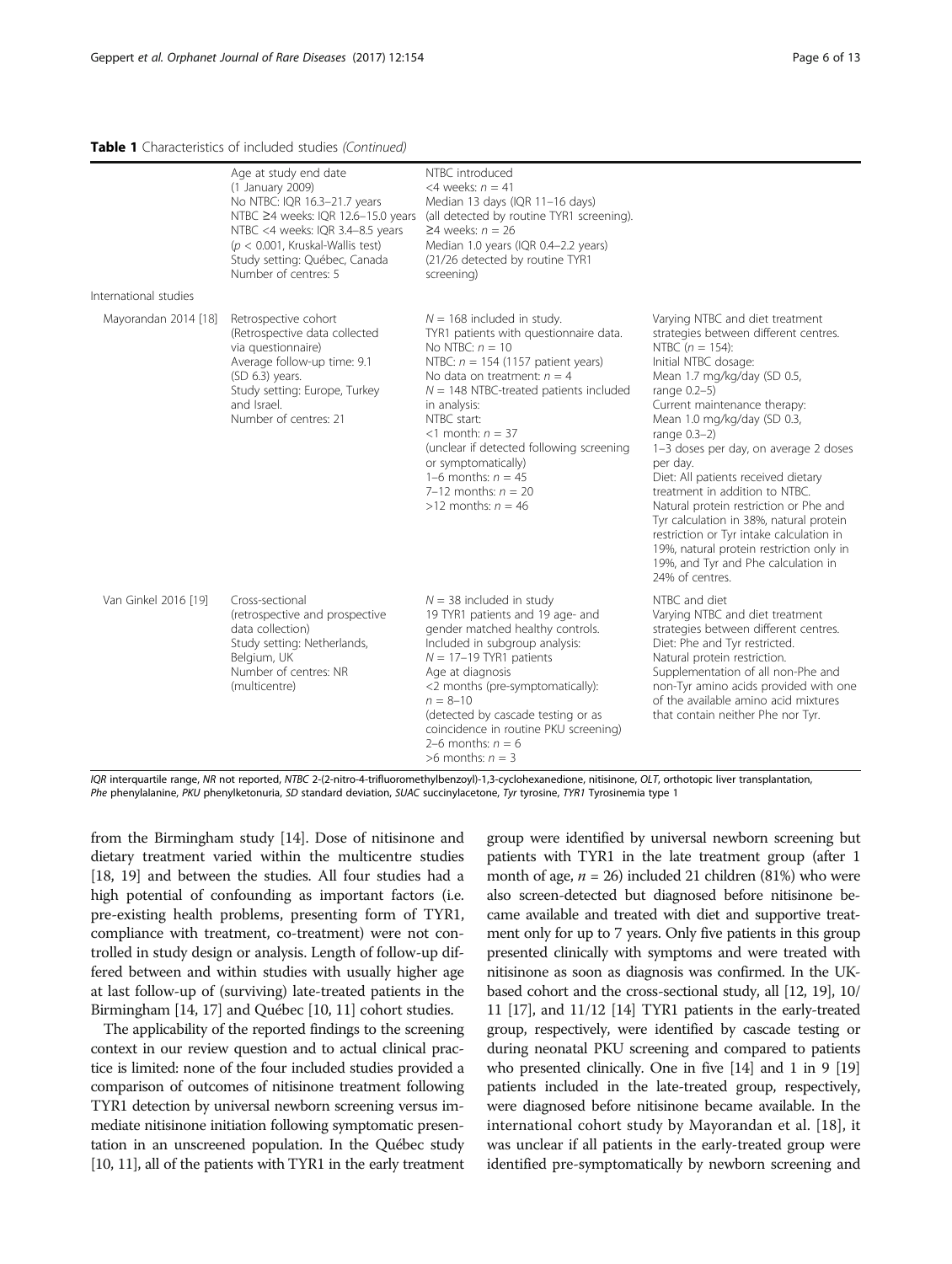<span id="page-6-0"></span>**Table 2** Study quality of included studies according to EPHPP quality assessment tool [[16](#page-12-0)]

| Study                 | Global rating from sections A-F |                 |                           |             |                               | Global rating                   |                |
|-----------------------|---------------------------------|-----------------|---------------------------|-------------|-------------------------------|---------------------------------|----------------|
|                       | A) Selection bias               | B) Study design | Confounders<br>$\bigcirc$ | D) Blinding | E) Data collection<br>methods | F) Withdrawals<br>and drop-outs | for this study |
| Québec study          |                                 |                 |                           |             |                               |                                 |                |
| Larochelle 2012 [10]  | Strong                          | Moderate        | Weak                      | Moderate    | Strong                        | Strong                          | Moderate       |
| Simoncelli 2015 [11]  | Strong                          | Moderate        | Weak                      | Moderate    | Strong                        | Strong                          | Moderate       |
| Birmingham study      |                                 |                 |                           |             |                               |                                 |                |
| Bartlett 2014 [17]    | Strong                          | Moderate        | Weak                      | Moderate    | Strong                        | Strong                          | Moderate       |
| McKiernan 2015 [14]   | Weak                            | Moderate        | Weak                      | Moderate    | Weak                          | Strong                          | Weak           |
| Santra 2008 [12]      | Moderate                        | Moderate        | Weak                      | Moderate    | Weak                          | Weak                            | Weak           |
| International cohort  |                                 |                 |                           |             |                               |                                 |                |
| Mayorandan 2014 [18]  | Weak                            | Moderate        | Weak                      | Moderate    | Weak                          | Strong                          | Weak           |
| Cross-sectional study |                                 |                 |                           |             |                               |                                 |                |
| Van Ginkel 2016 [19]  | Weak                            | Weak            | Weak                      | Moderate    | Strong                        | Strong                          | Weak           |

if late-treated patients were treated with nitisinone directly after diagnosis.

# Mortality rate

Four articles reported on comparisons of the mortality rate between early and late nitisinone -treated TYR1 patients from the Québec cohort [[10, 11\]](#page-12-0), the Birmingham cohort [\[14](#page-12-0)], and the international cohort [\[18](#page-12-0)]. Combined, a total of 260 TYR1 patients (17 from the Birmingham cohort, 95 from the Québec cohort, and 148 from the international cohort) were included in the analyses. In the Québec study, ten people (36%) who never received nitisinone died at a median age of 1.1 years (interquartile range [IQR] 0.6–2.1 years), two deaths (8%) due to complications of liver transplantation occurred in the late nitisinone-treated group at ages of 7.4 and 8.7 years; none of the 24 people in the early nitisinone-treated group had died after a follow-up time of 5–11 years [[10, 11](#page-12-0)]. There were significantly more deaths in the never nitisinone-treated group than either the early or late nitisinone-treated groups. Contrary to Larochelle and colleagues, our analysis indicated no significant difference in death rates between the early and late nitisinone-treated groups ( $p = 0.49$  using Fisher exact test). In the Birmingham cohort, no death (0/12) occurred in the pre-symptomatically treated group after a follow-up time of 3–12.5 years, while two of five clinically presenting infants died. (One was born prior to nitisinone availability and died prior to liver transplantation aged 1.5 months, the other was born at 25 weeks' gestation and died from respiratory complications of prematurity aged 7 months.) The age at last follow-up of the three surviving patients was 10–19 years [[14\]](#page-12-0). In the international cohort, odds ratios (OR) for death were not significantly different in patients diagnosed

and treated with nitisinone beyond the perinatal period compared to those with treatment initiation before the age of 1 month [[18\]](#page-12-0). Age of patients at last follow-up or length of follow-up was not reported by comparison group. Only three deaths occurred among all 148 nitisinone-treated TYR1 patients (one patient was diagnosed and treated at the age of 5 years but died from failure of the transplanted liver, and two patients with treatment initiation between 7 and 12 months of age died from hepatocellular carcinoma and metastasis).

# Hepatic manifestations of TYR1 and requirement for liver transplantation

Five articles reported on comparisons in hepatic manifestations of TYR1 and/or the requirement for orthotopic liver transplantation (OLT) between early and late nitisinone-treated patients from the Québec study [[10](#page-12-0), [11\]](#page-12-0), the Birmingham study [\[14, 17\]](#page-12-0) and the international cohort [\[18\]](#page-12-0) (see Table [3](#page-8-0)). The number of included patients ranged from 17 [\[14](#page-12-0)] to 148 [\[18](#page-12-0)]. In the Québec study, OLT was performed in 20 patients (71%) in the never nitisinone-treated group at a median age of 2.0 years (IQR 1.0–2.8 years), and in seven (27%) late nitisinone-treated patients at a median age of 4.8 years (IQR 2.9–7.6 years); no early nitisinone-treated patient required OLT after 5–11 years of follow-up. Rates of OLT were significantly lower amongst early and late nitisinone-treated patients compared to those who were never treated with nitisinone, and lower in those receiving early nitisinone treatment than late nitisinone treatment [\[10, 11](#page-12-0)]. In the Birmingham study, six of the seven (86%) never nitisinone-treated patients required OLT at a median age of 61 months (range 19–126 months) while only seven of the 31 (23%) nitisinone-treated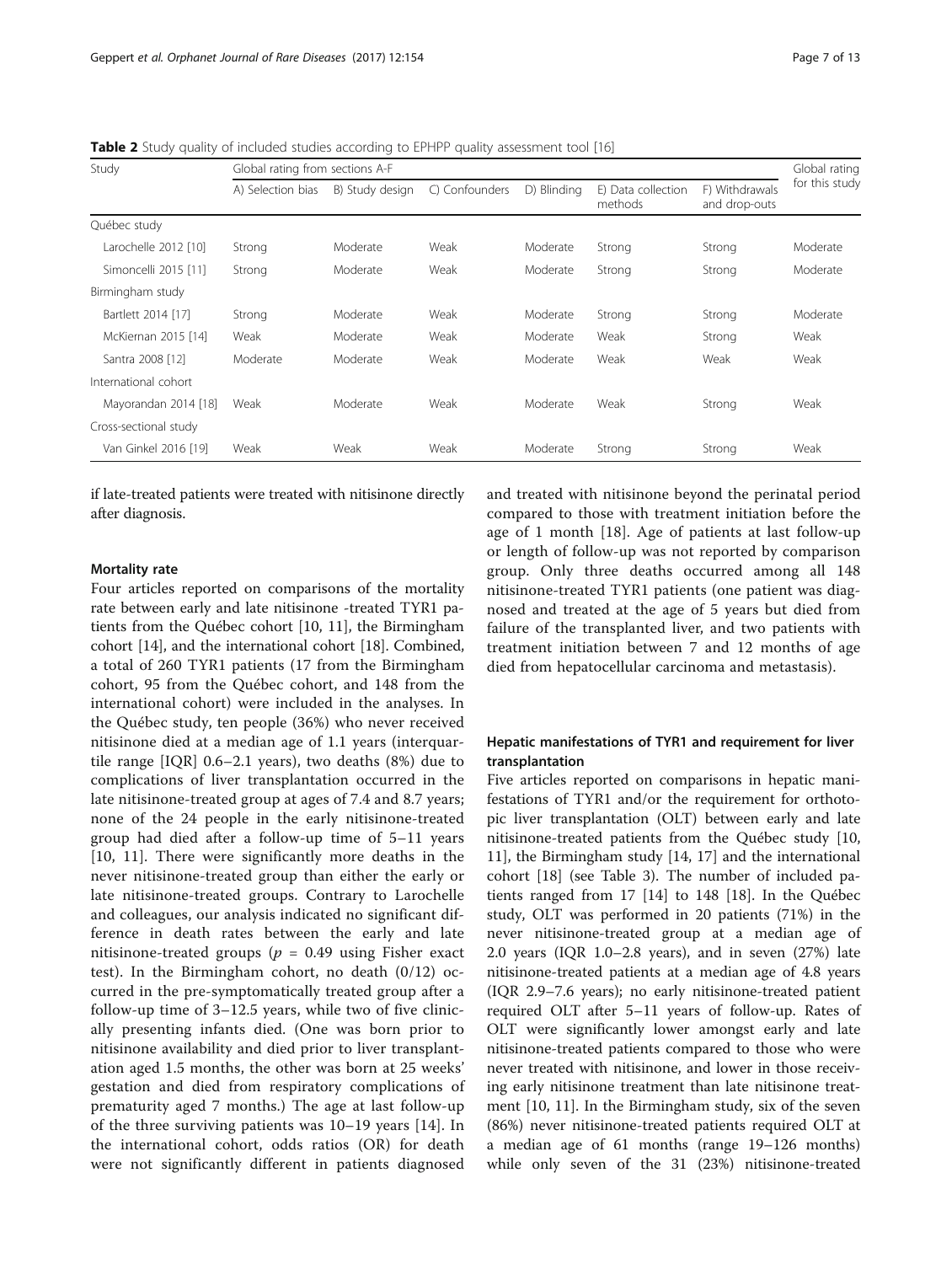patients proceeded to OLT at a median age of 53 months (range 5–163 months) ( $p = 0.004$ ) [[17](#page-12-0)]. No patient (0/11) treated before 2 months of age, 3/11 (27%) patients presenting between 2 and 6 months and 4/9 (44%) patients presenting after 6 months of age subsequently underwent OLT. The patient age at study end date was estimated between 4.7–12.1 years, 7.8–21.2 years, and 9.0–23.2 years for the <2 months, 2–6 months and >6 months comparison groups, respectively. Another analysis of the Birmingham cohort by McKiernan et al. found that no patient in the pre-symptomatically treated group ( $n = 12$ ) required OLT and all were reported as currently clinically normal with no clinical, biochemical or radiological evidence of liver disease aged 3–12.5 years at last follow-up [[14](#page-12-0)]. In the five clinically presenting siblings, one failed to respond to nitisinone and underwent OLT at 5 months and repeat OLT aged 15 for chronic rejection while the other two surviving patients were clinically stable with compensated liver disease aged 10 and 17. The international cohort study demonstrated significantly lower rates of hepatocellular carcinoma, and requirements for OLT in TYR1 patients with nitisinone started before 1 month of age versus nitisinone started after 12 months. The study also demonstrated lower rates of acute liver disease and liver cirrhosis for those treated early (nitisinone started before 1 month) versus nitisinone started at 7– 12 months. Hepatomegaly rates were also lower for those treated before 1 month versus all late nitisinone-treated groups [[18](#page-12-0)].

# Renal dysfunction and rickets

Two articles reported on renal dysfunction or rickets in early- and late-treated TYR1 patients [\[12, 18](#page-12-0)]. There were 148 patients included in the international cohort and 21 in the Birmingham cohort. Santra et al. reported that all TYR1 patients had proteinuria at presentation with high values even in children who were diagnosed pre-symptomatically [\[12\]](#page-12-0). Children presenting with acute liver failure were more likely to be hypophosphataemic  $(p < 0.01)$  and have excessive phosphaturia  $(p = 0.05)$  than children who were diagnosed asymptomatically, while children presenting with chronic hepatic and/or renal dysfunction had intermediate values. All three measured markers of tubular dysfunction normalised within 1 year of nitisinone treatment and remained normal at follow-up of up to 10 years. No child redeveloped tubular dysfunction after starting on nitisinone treatment.

The international cohort study found higher rates of renal dysfunction in TYR1 patients treated with nitisinone after 12 months of age  $(\sim 24\%$ , estimated from bar chart) compared to treatment initiation before 1 month of age ( $\sim$ 7%, estimated from bar chart) ( $p < 0.05$ ; OR 5.5; 95% confidence interval [CI] 1.1–26.6) [\[18](#page-12-0)]. Rickets were more frequently observed in TYR1 patients with nitisinone initiated after 12 months of age  $(\sim 20\% , \text{ esti-}$ mated from bar chart) compared to early treated patients (no cases; p < 0.05; OR 19, 95% CI 1.1–338.3).

#### Hospital admissions

Two articles reported on the effect of early and late nitisinone treatment on hospitalisations in 78 and 95 TYR1 patients from Québec [\[10, 11](#page-12-0)]. Early nitisinone treatment was associated with significant fewer hospital admissions, in terms of both number of admissions per person-year (0.83, 0.41, and 0.16 for never-nitisinone, late-nitisinone, and early-nitisinone groups, respectively;  $p < 0.001$ ) and length of stay per person-year (7.6, 3.2, and 0.4 days, respectively;  $p < 0.001$ ) [\[11\]](#page-12-0). The proportion of patients with neurological crises was significantly different between the three groups (14 [50%], 5 [19%], and 0 for never-nitisinone, late-nitisinone, and early-nitisinone groups, respectively;  $p < 0.001$ ) [[11\]](#page-12-0). No new acute hepatic or neurologic events occurred after the first dose of nitisinone, even in late-treated patients [\[10](#page-12-0)].

#### Neurocognitive outcomes

Three articles reported on neurocognitive outcomes in early and late nitisinone-treated patients; two cohort studies [[14, 18](#page-12-0)] and one cross-sectional study [\[19](#page-12-0)]. Seventeen patients were included in this analysis from the Birmingham study [\[14](#page-12-0)], 17 to 19 in the cross-sectional study [[19\]](#page-12-0) and 148 in the international cohort [[18\]](#page-12-0). In the Birmingham cohort, some degree of learning difficulty was observed in 4/9 pre-symptomatically treated patients of school age [[14](#page-12-0)]. All three surviving siblings who were symptomatically treated required extra educational support with one attending a specialised secondary school due to learning difficulties. Authors of the multicentre, cross-sectional study did not identify any significant differences in reaction time or percentage of errors in any of the neuropsychological tasks (intelligence quotient [IQ], executive functioning, social cognition) when comparing TYR1 patients based on the age at diagnosis  $\langle$  2 months,  $n = 10$ ; 2–6 months,  $n = 6$ ; >6 months,  $n = 3$  or pre-symptomatically  $(n = 10)$  versus symptomatically  $(n = 9)$  diagnosed patients [\[19](#page-12-0)]. While controlling for age, the duration of nitisinone treatment was inversely correlated with IQ ( $r = -0.51$ ,  $p = 0.046$ ) [\[19](#page-12-0)]. The international cohort [[18\]](#page-12-0) observed impaired psychomotor development in 30/148 (20%), hyperactivity/attention deficit syndrome or behavioural disorders in 12/148 (8%) and learning/language difficulties or dyslexia in 2/148 (1.4%) of all nitisinone-treated TYR1 patients. None of which were associated with time at which nitisinone was initiated.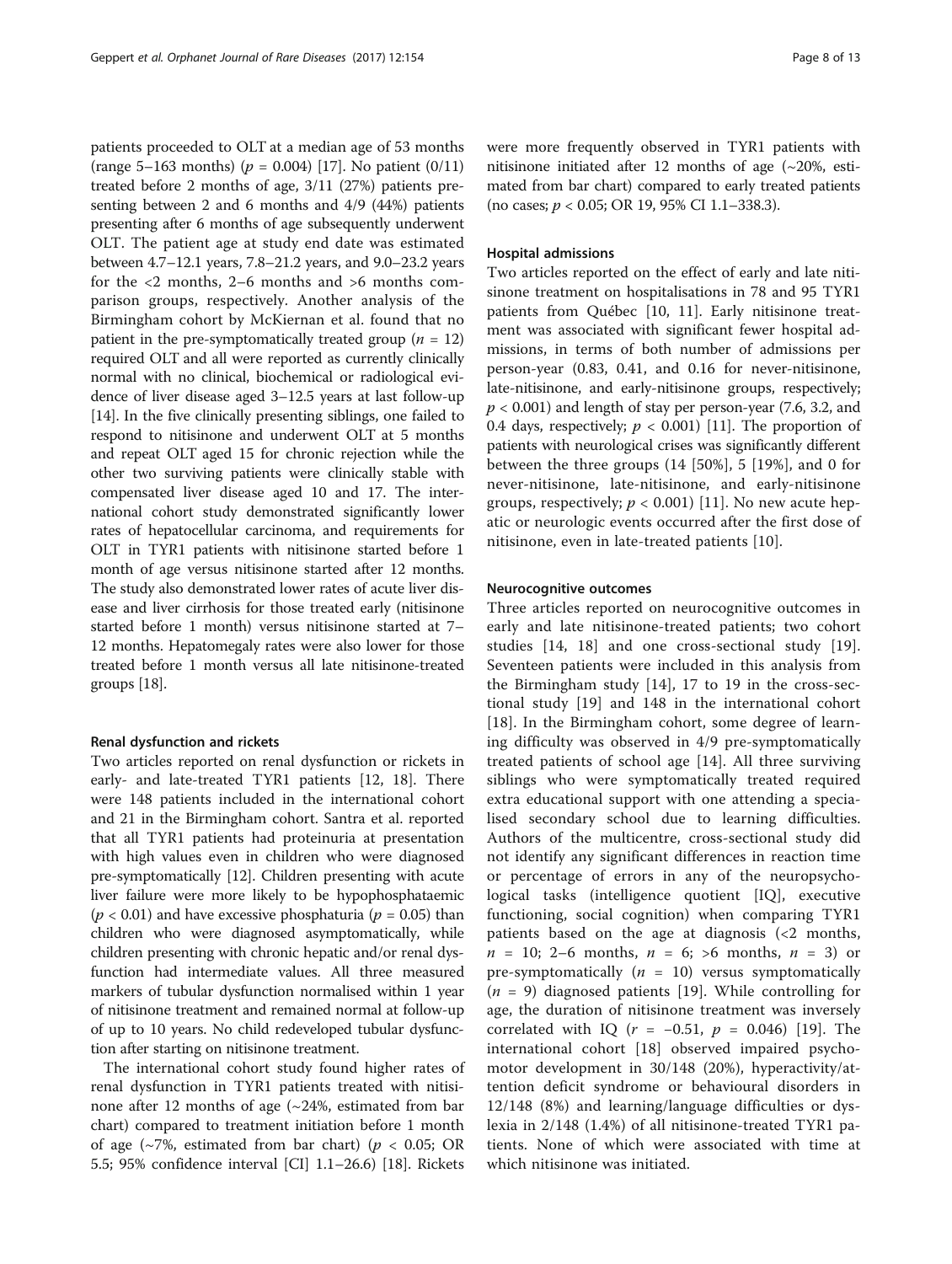| Study                                      | Study design                                            | Participants                                                                                                           | Outcome                      |                                                                                                                                                                                               | Age at last follow-up /<br>study end date                    |
|--------------------------------------------|---------------------------------------------------------|------------------------------------------------------------------------------------------------------------------------|------------------------------|-----------------------------------------------------------------------------------------------------------------------------------------------------------------------------------------------|--------------------------------------------------------------|
| Birmingham study                           |                                                         |                                                                                                                        |                              |                                                                                                                                                                                               |                                                              |
| Bartlett                                   | Cohort                                                  | $N = 38$                                                                                                               | OLT                          |                                                                                                                                                                                               |                                                              |
| 2014 [17]                                  | (prospective data<br>collection)                        | No NTBC: n=7<br>$NTBC: n=31$                                                                                           | $<$ 2 months:                | 0/11                                                                                                                                                                                          | <b>NR</b>                                                    |
|                                            |                                                         | Age at presentation:                                                                                                   | 2-6 months:                  | 3/11 (27%)                                                                                                                                                                                    | NR.                                                          |
|                                            |                                                         | $<$ 2 months: $n=11$<br>2-6 months: $n=11$                                                                             | >6 months:                   | 4/9 (44%)                                                                                                                                                                                     | NR.                                                          |
|                                            |                                                         | >6 months: n=9                                                                                                         | No NTBC:                     | $6/7$ (86%)                                                                                                                                                                                   | NR.                                                          |
|                                            |                                                         |                                                                                                                        |                              | (p=0.004 vs 7/31 with NTBC)                                                                                                                                                                   |                                                              |
|                                            |                                                         |                                                                                                                        | Median age at NTBC start     | No OLT: 52 (range 2-990) days;<br>OLT: 428 (range 86-821) days. (p=0.004)                                                                                                                     |                                                              |
| McKiernan                                  | Cohort                                                  | $N = 17$                                                                                                               | OLT                          |                                                                                                                                                                                               |                                                              |
| 2015 [14]                                  | (sibling-controlled,<br>retrospective data              | Pre-clinically                                                                                                         | Pre-clinically:              | 0/12                                                                                                                                                                                          | 3-12.5 years;                                                |
|                                            | collection)                                             | diagnosed: n=12<br>Clinically diagnosed<br>siblings: n=5                                                               | Clinically:                  | 1/5(20%)                                                                                                                                                                                      | 10-19 years or death<br>at 1.5 and 7 months,<br>respectively |
|                                            |                                                         |                                                                                                                        | Liver disease                |                                                                                                                                                                                               |                                                              |
|                                            |                                                         |                                                                                                                        | Pre-clinically               | 0/12                                                                                                                                                                                          | 3-12.5 years;                                                |
|                                            |                                                         |                                                                                                                        | Clinically                   | 2/3 (67%) surviving patients                                                                                                                                                                  | 10-19 years                                                  |
| Québec study                               |                                                         |                                                                                                                        |                              |                                                                                                                                                                                               |                                                              |
| Larochelle                                 | Cohort                                                  | $N = 78$<br>NTBC introduced<br>$\leq$ 30 days: n=24<br>>30 days: n=26<br>No NTBC: n=28                                 | UI                           |                                                                                                                                                                                               |                                                              |
| 2012 [10]                                  | (Before 1994 retrospective,                             |                                                                                                                        | $\leq$ 30 days:              | 0/24                                                                                                                                                                                          | 5-11 years;                                                  |
| thereafter prospective<br>data collection) |                                                         |                                                                                                                        | >30 days:                    | 7/26 (27%)                                                                                                                                                                                    | 9-19 years or OLT/death<br>at 2-8 years;                     |
|                                            |                                                         |                                                                                                                        | No NTBC:                     | 20/28 (71%)                                                                                                                                                                                   | OLT/death at 0.5-10 years                                    |
|                                            |                                                         |                                                                                                                        |                              | $p < 0.001$ , $\leq$ 30 days vs No NTBC (Chi<br>square test); $p < 0.001$ , >30 days vs<br>No NTBC (Chi square test); $p = 0.010$ ,<br>$\leq$ 30 vs >30 days (Fisher exact test) <sup>a</sup> |                                                              |
| Simoncelli                                 | Cohort<br>(Retrospective<br>data collection)            | $N = 95$<br><4 weeks: n=41<br>$\geq$ 4 weeks: n=26<br>No NTBC: n=28<br>Supersedes Larochelle<br>et al. [10]            | OLT                          |                                                                                                                                                                                               |                                                              |
| 2015 [11]                                  |                                                         |                                                                                                                        | <4 weeks:                    | 0/41                                                                                                                                                                                          | IQR 3.4-8.5 years                                            |
|                                            |                                                         |                                                                                                                        | $\geq$ 4 weeks:              | 7/26 (27%)                                                                                                                                                                                    | IQR 12.6-15.0 years                                          |
|                                            |                                                         |                                                                                                                        | No NTBC:                     | 20/28 (71%)                                                                                                                                                                                   | IQR 16.3-21.7 years                                          |
|                                            |                                                         |                                                                                                                        | (p<0.001, Fisher exact test) |                                                                                                                                                                                               | (p<0.001, Kruskal-Wallis test)                               |
| International cohort                       |                                                         |                                                                                                                        |                              |                                                                                                                                                                                               |                                                              |
| Mayorandan                                 | International cohort                                    | N=168 included in study.<br>N=148 NTBC-treated patients<br>included in analysis.<br>NTBC start:<br>$<$ 1 month: $n=37$ | OLT                          | OR (95%CI)                                                                                                                                                                                    |                                                              |
| 2014 [18]                                  | (retrospective data<br>collection via<br>questionnaire) |                                                                                                                        | >12 months:                  | 12.7 $(1.5-103)^{b}$                                                                                                                                                                          | <b>NR</b>                                                    |
|                                            |                                                         |                                                                                                                        | Acute liver<br>disease       |                                                                                                                                                                                               |                                                              |
|                                            |                                                         | 1-6 months: $n=45$<br>$7-12$ months: $n=20$                                                                            | <1 month:                    | 0/37                                                                                                                                                                                          | NR.                                                          |
|                                            |                                                         | $>12$ months: $n=46$                                                                                                   | 7-12 months:                 | 3/20 (15%)*                                                                                                                                                                                   | <b>NR</b>                                                    |
|                                            |                                                         |                                                                                                                        | Liver cancer                 | OR (95%CI)                                                                                                                                                                                    |                                                              |
|                                            |                                                         |                                                                                                                        | >12 months:                  | 12.7 $(1.5-103)^{b}$                                                                                                                                                                          | <b>NR</b>                                                    |
|                                            |                                                         |                                                                                                                        | Liver cirrhosis              | OR (95%CI)                                                                                                                                                                                    |                                                              |
|                                            |                                                         |                                                                                                                        | 7-12 months:                 | 41.6 $(2.2 - 779.9)^b$                                                                                                                                                                        | <b>NR</b>                                                    |
|                                            |                                                         |                                                                                                                        | >12 months:                  | 40.5 $(2.3 - 704.1)^b$                                                                                                                                                                        | <b>NR</b>                                                    |
|                                            |                                                         |                                                                                                                        | Hepatomegaly                 | OR (95%CI)                                                                                                                                                                                    |                                                              |
|                                            |                                                         |                                                                                                                        | 1-6 months:                  | 3.3 $(0.9-11.3)^{b}$                                                                                                                                                                          | <b>NR</b>                                                    |
|                                            |                                                         |                                                                                                                        |                              |                                                                                                                                                                                               |                                                              |

<span id="page-8-0"></span>Table 3 Liver disease and need for liver transplantation in early and late nitisinone-treated TYR1 patients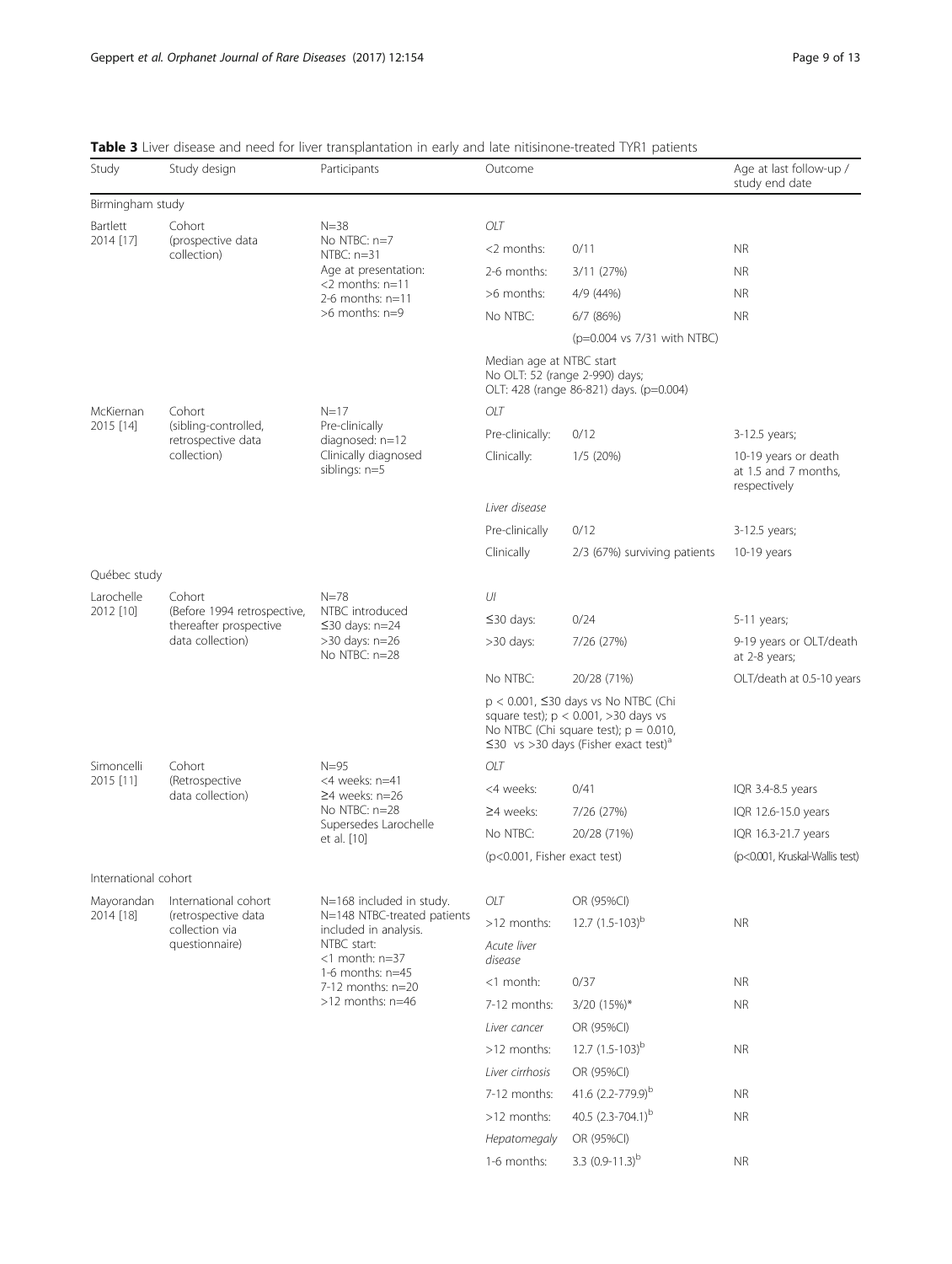<span id="page-9-0"></span>

| Table 3 Liver disease and need for liver transplantation in early and late nitisinone-treated TYR1 patients (Continued) |  |  |
|-------------------------------------------------------------------------------------------------------------------------|--|--|
|-------------------------------------------------------------------------------------------------------------------------|--|--|

| 7-12 months: $4.4$ (1.1-17.7) <sup>b</sup>                                                                                 | <b>NR</b> |
|----------------------------------------------------------------------------------------------------------------------------|-----------|
| >12 months: $3.9 (1.1-13.3)^b$                                                                                             | <b>NR</b> |
| Odds/rates for not presented late-treated<br>groups were not significantly different<br>compared to early NTBC (<1 month). |           |

<sup>a</sup>Based on our analysis of data presented in the paper by Larochelle et al. [10] using Fisher exact test.  $^{\rm b}$  < 1 month: OR = 1. \* p <0.05 vs <1 month CI confidence interval, IQR interquartile range, NR not reported, NTBC nitisinone, OLT orthotopic liver transplantation, OR odds ratio

# Post hoc comparisons

# 1) screen detected vs symptomatically detected patients, direct nitisinone start after diagnosis

From the Québec study [[10\]](#page-12-0), we excluded 21 of 26 latetreated patients as they were born prior to nitisinone availability. This post hoc analysis considered 29 patients with immediate nitisinone treatment following (1) detection through screening ( $n = 24$ ) and (2) symptomatic detection ( $n = 5$ ). No benefit of early nitisinone treatment on mortality was observed in this post hoc analysis (no deaths occurred in either the 24 screen-detected or five symptomatically presenting cases). After the exclusion of 26 TYR1 patients born prior to the nitisinone era, benefits were observed of early nitisinone-treatment on

the need for OLT (0/24 screened vs 3/5 symptomatically presenting patients needed OLT) (see Table 4 for a summary of initial and post hoc analyses results). While the proportion of patients with neurological crises differed significantly between the three groups in the initial analysis ( $p < 0.001$ , Fisher exact test [[11\]](#page-12-0)), the post hoc analysis did not demonstrate a difference in the number of patients with neurological crises between screen-detected and symptomatically presenting patients with immediate nitisinone treatment after diagnosis (no neurological crisis occurred in either groups). No post hoc analysis was possible for number of hospital admissions or days in hospital as individual patient data were not available.

# Table 4 Summary of initial study results and post hoc analyses

|                                                                                                                                      | Death                                                                                                                                             | Need for OLT                                                                                                                                                                                                     | Patients with neurological<br>crisis                                                                                              |
|--------------------------------------------------------------------------------------------------------------------------------------|---------------------------------------------------------------------------------------------------------------------------------------------------|------------------------------------------------------------------------------------------------------------------------------------------------------------------------------------------------------------------|-----------------------------------------------------------------------------------------------------------------------------------|
| Initial analysis<br>Early vs late                                                                                                    | Ouébec cohort<br>Larochelle 2012 [10]<br>0/24 vs 2/26<br>$(p = 0.49)^a$<br>Birmingham study McKiernan 2015 [14]<br>$0/12$ vs $2/5$ ( $p = 0.07$ ) | Ouébec cohort<br>Larochelle 2012 [10]<br>$0/24$ vs $7/26$<br>$(p = 0.01)^a$<br>Birmingham study<br>McKiernan 2015 [14]<br>$0/12$ vs $1/5$ ( $p = 0.29$ )<br>Bartlett 2014 [17]<br>$0/11$ vs 7/20 ( $p = 0.033$ ) | Ouébec cohort<br>Larochelle 2012 [10]<br>$0/24$ vs 5/26 ( $p = 0.051$ )<br>Simoncelli 2015 [11]<br>$0/41$ vs 5/26 ( $p = 0.007$ ) |
| Post hoc 1<br>Screen detection vs symptomatic<br>detection, all with direct<br>nitisinone initiation                                 | Ouébec cohort<br>Larochelle 2012 [10]<br>$0/24$ vs $0/5$<br>Birmingham study McKiernan 2015 [14]<br>$0/12$ vs $1/4$ ( $p = 0.25$ )                | Ouébec cohort<br>Larochelle 2012 [10]<br>$0/24$ vs $3/5$<br>$(p = 0.0027)$<br>Birmingham study McKiernan 2015 [14]<br>$0/12$ vs $1/4$ ( $p = 0.25$ )<br>Bartlett 2014 [17]<br>$0/10$ vs 5/15 ( $p = 0.061$ )     | Ouébec cohort<br>Larochelle 2012 [10]<br>$0/24$ vs $0/5$<br>Simoncelli 2012 [11]<br><b>NA</b>                                     |
| Post hoc 2<br>Early symptomatic vs late<br>symptomatic, all with direct<br>nitisinone initiation                                     | Ouébec cohort<br>Larochelle 2012 [10]<br><b>NA</b><br>Birmingham cohort<br><b>NA</b>                                                              | Ouébec cohort<br>Larochelle 2012 [10]<br><b>NA</b><br>Birmingham cohort McKiernan 2015 [14]<br><b>NA</b><br>Bartlett 2014 [17]<br>$0/1$ vs $5/14$                                                                | Ouébec cohort<br><b>NA</b>                                                                                                        |
| Post hoc 3<br>Screen detection, direct nitisinone<br>initiation vs screen detection,<br>1-12 months delayed nitisinone<br>initiation | Ouébec cohort<br>Larochelle 2012 [10]<br>$0/24$ vs $0/10$<br>Birmingham cohort<br><b>NA</b>                                                       | Ouébec cohort<br>Larochelle 2012 [10]<br>$0/24$ vs $0/10$<br>Birmingham cohort McKiernan 2015 [14]<br><b>NA</b><br>Bartlett 2014 [17]<br><b>NA</b>                                                               | Ouébec cohort<br>Larochelle 2012 [10]<br>0/24 vs $1/10$ ( $p = 0.294$ )<br>Simoncelli 2015 [11]<br><b>NA</b>                      |

<sup>a</sup>Based on our analysis of data presented in the paper by Larochelle et al. [[10](#page-12-0)] using Fisher exact test NA not applicable, OLT Orthotopic liver transplantation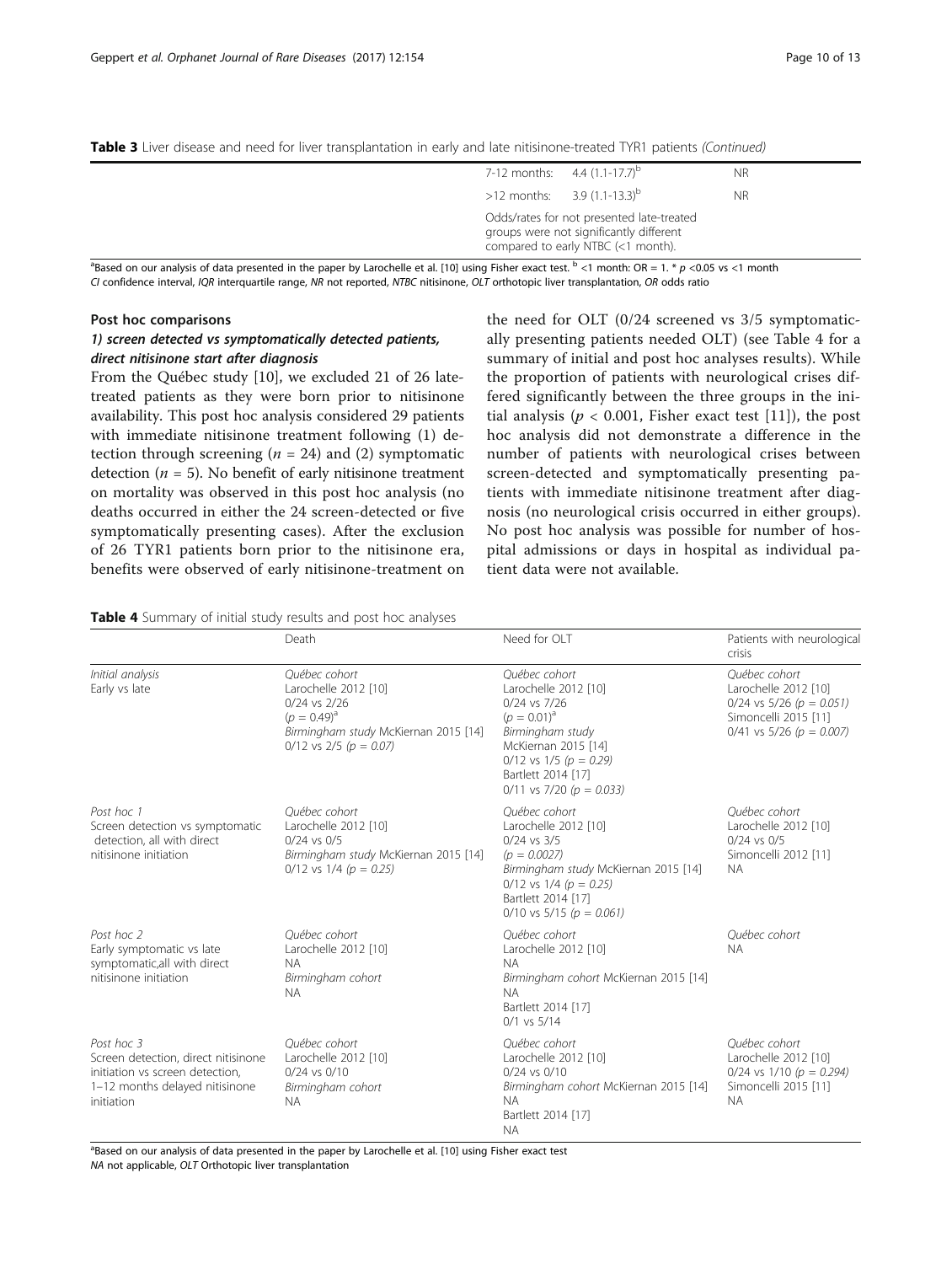The Birmingham cohort included small numbers for this post hoc analysis, which are reported in Table [4](#page-9-0). No post hoc analysis was possible for the data presented by Santra et al. [\[12\]](#page-12-0), for the international cohort by Mayorandan et al. [\[18\]](#page-12-0) or the multicentre, cross-sectional study [\[19\]](#page-12-0), as individual patient data on diagnostic procedures, delay in nitisinone initiation and/or clinical outcomes were not presented in these papers.

# 2) early symptomatic vs late symptomatic detection, direct nitisinone start after diagnosis

This analysis was only possible using the Birmingham study [[17\]](#page-12-0), and included small numbers. We excluded 10 screen-detected patients as well as six patients presenting symptomatically prior to the availability of nitisinone  $(n = 3)$  or with delayed nitisinone treatment for other (unknown) reasons ( $n = 3$ ). This post hoc comparison therefore considered one case presenting early with symptoms at the age of 1 month and 14 patients presenting with symptoms after 2 months of age, all were treated with nitisinone immediately after diagnosis. The patient presenting early with symptoms did not require OLT after follow-up of 7.5 years, while 5/14 (36%) of the patients presenting later  $(≥2$  months) with symptoms proceeded to OLT at a median age of 3.3 years (range 0.4–13.6 years).

# 3) direct vs 1–12 months delayed nitisinone initiation in screen-detected patients

For this comparison, we used all screen-detected patients from the Québec study [\[10](#page-12-0)] who started nitisinone within the first month of life ( $n = 24$ ) or within a time frame that most patients present symptomatically (1–12 months,  $n = 10$ ). We excluded 16/26 patients from the late-treated group as they were not screen-detected ( $n = 5$ ) or nitisinone was initiated after 12 months of age ( $n = 11$ ). No deaths occurred in either of the direct or delayed treatment groups, and no patients in the either group needed OLT. None of the patients directly treated with nitisinone had a neurological crisis, 1/10 (10%) of the patients with delayed nitisinone-treatment had a neurological crisis, which occurred before nitisinone initiation.

# **Discussion**

We examined the clinical outcomes for people with TYR1 who received early treatment with nitisinone (when they were pre-symptomatic) versus late treatment (after presenting with symptoms). Four studies (published in seven papers; three cohort studies and one cross-sectional study) provided data on clinical outcomes. Results from Canada [[10](#page-12-0), [11](#page-12-0)], England [[14](#page-12-0), [17](#page-12-0)] and an international cohort study [[18\]](#page-12-0) suggest an association between earlier nitisinone treatment and lower rates of liver-related sequelae and liver transplantation, but no effect on mortality. However, all of the comparisons are subject to significant bias. Our post-hoc analysis to control for some of the confounding where possible could not replicate the same effects. The effects of early versus later nitisinone treatment on cognitive outcomes were inconsistent across studies. No significant differences in cognition were found between treatment groups in the international cohort [[18](#page-12-0)] and the multicentre, cross-sectional study [[19](#page-12-0)], and no benefits of early treatment with nitisinone was reported for learning difficulties in a small subgroup of the Birmingham cohort [[14\]](#page-12-0) (no statistical test was performed). An observed negative correlation between duration of nitisinone treatment and IQ [\[19](#page-12-0)] might indicate a possible detrimental effect on cognitive outcomes.

A clear understanding of the potential benefits of earlier treatment with nitisinone is difficult to ascertain because of limitations in the evidence base. First, all of the studies we identified were of observational design. There are numerous methodological issues associated with observational studies including selection bias, lack of control of participant characteristics, and absence of comparator treatments. Second, sample sizes were often small and participant populations heterogeneous, which limit the generalizability of results. Third, there are concerns regarding the applicability of the findings to the screening context in our review question and to actual clinical practice as none of the four included studies provided a comparison of clinical outcomes of early nitisinone treatment following universal newborn screening using SUAC as primary marker versus immediate treatment with nitisinone following symptomatic presentation in unscreened children. These types of limitations are inherent in research into rare diseases, and it is important to bear in mind that TYR1 is a very rare disease (the total number of TYR1 patients treated with nitisinone in Europe is fewer than 400 [\[18](#page-12-0)]). This raises important questions about research with people who have rare diseases. For example, what level of evidence do we require, and how do we deal with bias in small observational studies? Gagne and colleagues [\[20\]](#page-12-0) have reviewed methods for generating evidence on health outcomes for people who have rare diseases, and identified two broad approaches to meeting these challenges. The first approach focusses on study designs that keep the total number of participants to a minimum. The second approach is to employ designs that maximise the number of participants who receive the study treatment, such as crossover and N-of-1 trials (which enable all participants to receive treatment). Bogaerts and colleagues [[21\]](#page-12-0) have also suggested a range of alternatives, including an increased tolerance for type 1 errors, and employing Bayesian designs (focusing on estimation rather than hypothesis testing).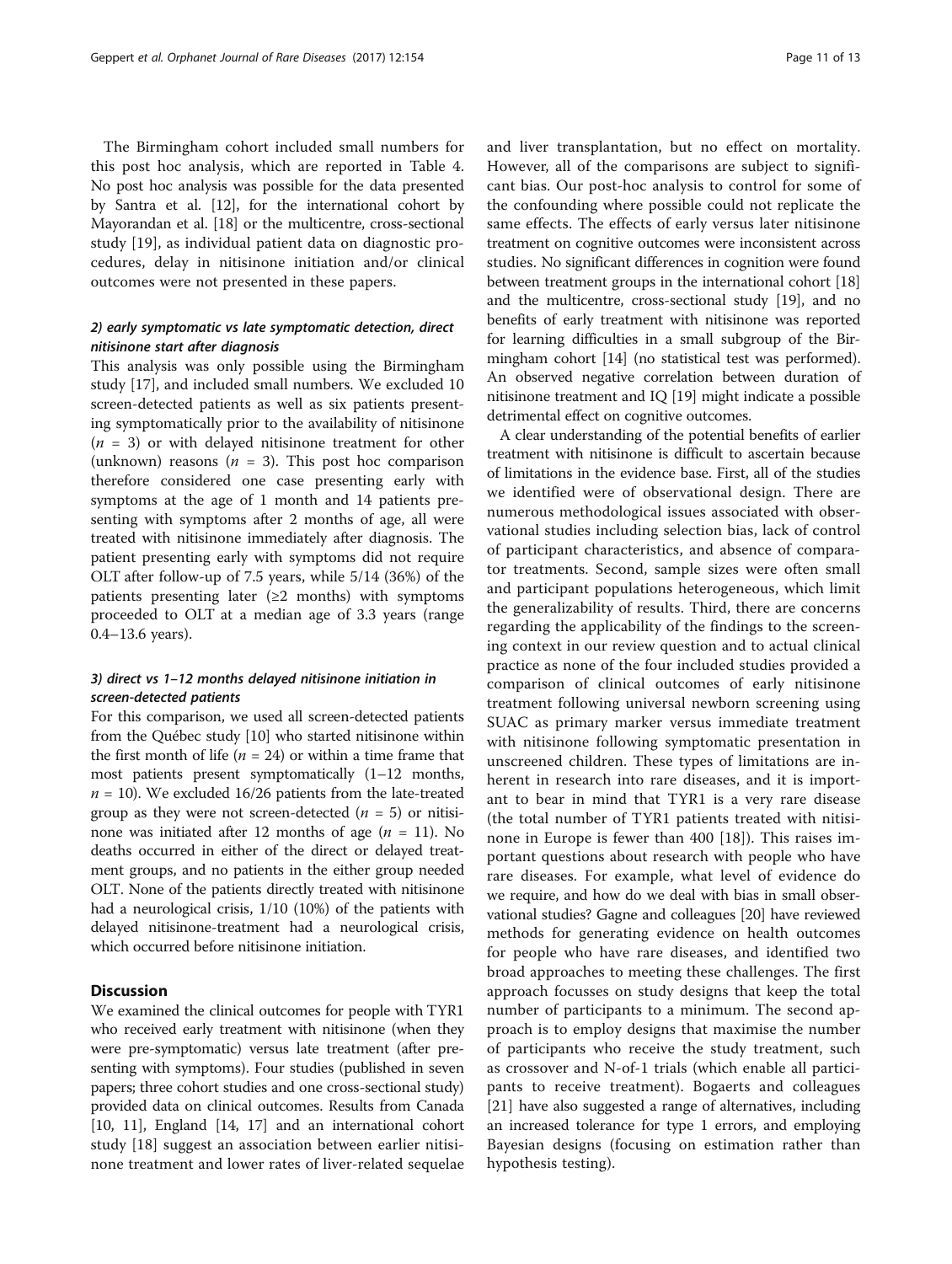<span id="page-11-0"></span>Our systematic review has a number of strengths. We conducted a wide ranging and exhaustive systematic searches without date limit, obtained expert input, and two reviewers conducting all processes (literature screening, data extraction and quality assessment). However, there are also some limitations. First, we excluded articles not available in the English language; non-Englishlanguage papers may be available and add further information. Second, the exclusion criteria of our post hoc analyses were not pre-specified in the protocol and the results should be interpreted with caution. Third, the information used in our post hoc analysis was estimated for two studies; delay of nitisinone treatment from a bar chart (see figure two in Larochelle et al. [\[10\]](#page-12-0)), and a table (see table two in Bartlett et al. [\[17\]](#page-12-0)).

A previous rapid review of screening for TYR1 concluded that nitisinone is an effective treatment and that it leads to better outcomes when initiated early [[22](#page-12-0)]. At the time of this review, the only published literature on earlier versus later treatment with nitisinone was the Canadian cohort study of Larochelle et al. [\[10\]](#page-12-0). The results of our full systematic review, which included an additional three studies, are broadly consistent with this. However, we have identified issues with the evidence base that temper any conclusions about whether earlier treatment is more beneficial than later treatment.

To our knowledge, this is the first systematic review that provides a synthesis of all of the available studies that have compared the outcomes of TYR1 patients with early (presymptomatic) nitisinone treatment to later nitisinonetreated (symptomatically presenting) patients to assess the question of early treatment benefit from a screening perspective. Adequate evidence is still very limited. Further investigation is needed regarding whether the TYR1 cases detected by screening represent the same spectrum of disease as those detected symptomatically and whether it is certain that all screen-detected babies would become symptomatic in the absence of screening. Evidence is needed on whether improved outcomes with early administration of nitisinone are due to the effectiveness of the drug, differences in the spectrum of disease or other confounding factors. Observational research is very valuable for rare diseases, particularly where international collaboration produces increased sample sizes, but efforts must be made to adjust for confounders if results are to be interpreted meaningfully.

# Conclusions

Nitisinone appears to be an effective treatment for TYR1. There is some evidence that liver transplants are less common amongst individuals who receive treatment during the first 2 months of life than those who receive it later. This is supported by post hoc comparisons attempting to control for the effect of confounders and addressing applicability issues. Further research is needed to strengthen the evidence base and confirm the benefit of pre-emptive nitisinone treatment.

# Additional file

[Additional file 1: Table S1.](dx.doi.org/10.1186/s13023-017-0696-z) Search strategy for Ovid Medline. This table shows the electronic search strategy developed for Medline (Ovid) and the number of hits retrieved per line. Figure S1. EPHPP quality assessment tool for quantitative studies. This file shows the EPHPP "Quality assessment tool for quantitative studies" that was used to appraise the quality of all included studies. Table S2. Excluded studies with reason. This table lists all studies that were excluded at full text stage and reasons for their exclusion. (DOCX 126 kb)

#### Abbreviations

CI: Confidence interval; EPHPP: Effective public health practice project; FAH: Fumarylacetoacetate hydrolase; IQ: Intelligence quotient; IQR: Interquartile range (central 50% of values within the data set); NA: Not applicable; NBS: Newborn blood spot; NR: Not reported; NTBC: Nitisinone; OLT: Orthotopic liver transplantation; OR: Odds ratio; PKU: Phenylketonuria; SUAC: Succinylacetone; TYR1: Tyrosinemia type 1

#### Acknowledgments

This research was commissioned by the UK National Screening Committee. Sian Taylor-Phillips, Aileen Clarke, Chris Stinton, and Hannah Fraser are supported by the NIHR CLAHRC West Midlands initiative. The views expressed in this publication are those of the authors and not necessarily those of the NHS, the National Institute for Health Research, the UK National Screening Committee, Public Health England or the Department of Health. Any errors are the responsibility of the authors.

#### Funding

This research was commissioned by the UK National Screening Committee.

#### Availability of data and materials

The datasets supporting the conclusions of this article are included within the article and its additional files.

#### Authors' contributions

JG conducted all aspects of the review and co-wrote the paper with CS. CS conducted all aspects of the review and co-wrote the paper with JG. KF assisted in the conduct of the review, provided methodological advice on systematic review methodology and commented on draft and final versions of the paper. HF helped in obtaining full text references, conducted data extraction and quality appraisal, commented on draft and final versions of the paper. AC undertook project planning and collaborated on research design. She read and commented on first and final drafts of the paper. SJ developed and conducted the literature searches, managed references and helped in obtaining full text references. PS assisted with funding and design, and commented on draft and final versions of the paper. STP secured the funding, undertook project planning and research design, co-ordinated the review process, and commented on draft and final versions of the paper. All members of the team contributed to the development of the protocol. All authors read and approved the final manuscript.

#### Ethics approval and consent to participate

Not applicable.

#### Consent for publication

Not applicable.

#### Competing interests

The authors declare that they have no competing interests.

#### Publisher's Note

Springer Nature remains neutral with regard to jurisdictional claims in published maps and institutional affiliations.